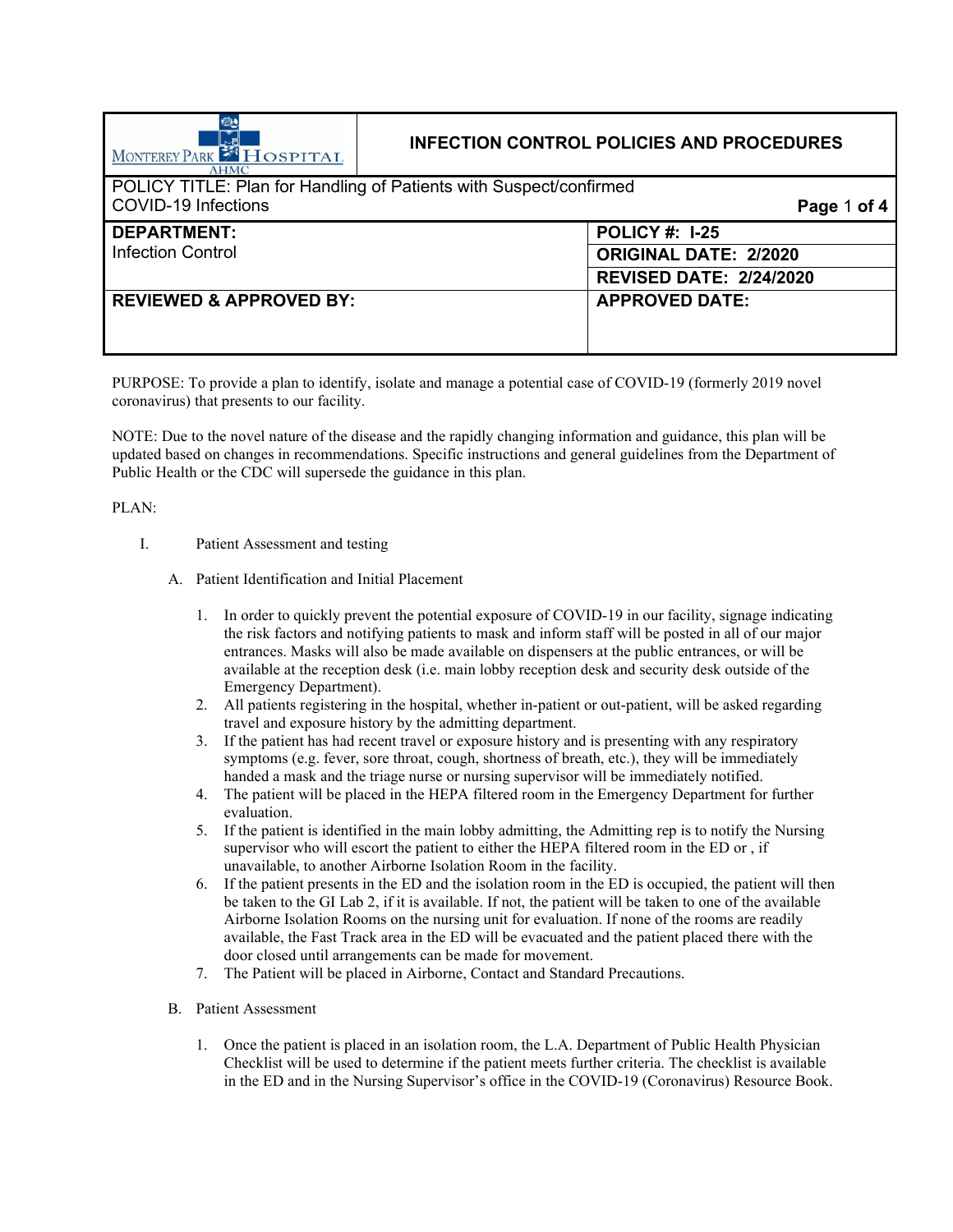- 2. The patient will be managed under Airborne, contact and standard precautions and staff will use all of the appropriate PPE when examining this patient, including eye protection, N-95 respirator or PAPR, isolation gown and gloves. A limited/minimum number of staff should be used to provide patient care and only essential staff should enter the patient room (e.g. nursing to draw blood; patient registration to be completed over the phone rather than in person with the admitting rep, etc.). Dedicated HCW will be used when possible.
- 3. If a patient meets the initial criteria, the L. A. County Department of Public Health (LACDPH) will be contacted for further guidance. Contact number is 213-240-7941 for Monday-Friday from 8 am to 5 pm. The after-hours number is 213-974-1234. The numbers are also available on the checklist
- 4. If LACDPH indicates the patient does not meet criteria as a PUI (Person Under Investigation), the patient will be released from isolation and care will proceed as usual.
- 5. If LACDPH indicates the patient does meet criteria, the patient will remain in isolation and will be managed as such.
	- a. A Person Under Investigation (PUI) form will be completed by the nurse assigned to the patient (a copy of the PUI form is located in the COVID-19 resource book).
	- b. Appropriate lab specimens will be obtained on the patient per the LACDPH recommendations and the instructions on the LACDPH checklist (e.g. nasopharyngeal swab, oropharyngeal swab, sputum specimen (if patient is producing) and serum specimen). These labs will only be collected per LACDPH approval.
	- c. Lab collection materials for COVID-19 testing are pre-bagged and available in the lab (lab lead desk area).
	- d. Notify the lab of any specimens submitted for a patient with suspect COVID-19, whether for COVID-19 testing or for other routine testing. Lab will handle all specimens with great caution and use the Biosafety hood and appropriate PPE (e.g. N-95 and eye protection) when performing any tests that may potentially result in aerosolization of particles.
	- e. Continue to evaluate the patient for other alternate diagnoses as clinically indicated.
	- f. Prepare to admit the patient unless otherwise indicated by LACDPH. Ensure airborne infection isolation room is available.
- 6. Once patient is determined as a PUI, the nursing supervisor shall initiate a contact investigation of all who came in close contact with the PUI. The "Suspect Coronavirus Case Initial Contact Log" will be used for tracking (located in the COVID-19 resource book). Close contact includes anyone within 6 feet of the PUI for more than 1 minute or potential contact with a PUI's secretions, dirty hands or tissues.
- 7. All care givers and contacts of the PUI will be tracked using the Coronavirus PUI Care Log (located in the COVID-19 resource book).
- C. Patient Management
	- 1. If admission is necessary or recommended by LACDPH, patient will be masked and transferred to an Airborne Infection Isolation Room.
	- 2. Patient will be placed in Airborne, Contact, and Standard Precautions with eye protection.
	- 3. All care givers and contacts of the PUI will be tracked using the Coronavirus PUI Care Log (located in the COVID-19 resource book). Only essential staff should enter the patient room (e.g. nursing to draw blood; patient registration to be completed over the phone rather than in person with the admitting rep, etc.). Dedicated HCW will be used when possible.
	- 4. Visitors will be restricted and may be allowed on a case by case basis based on the patient's immediate needs, the recommendations of LACDPH, the clearance of visitor from signs or symptoms of infection, and the visitor's ability to comply with hospital PPE policies, hand hygiene policies, respiratory etiquette and a limitation of movement throughout the facility.
	- 5. Patient is not to be discharged nor isolation discontinued without the prior approval of LACDPH
- II. Personal Protective Equipment
	- A. All Patients suspected of having COVID-19 will be asked to wear a surgical or isolation mask at all times, except when they are in an airborne infection isolation room with the door closed.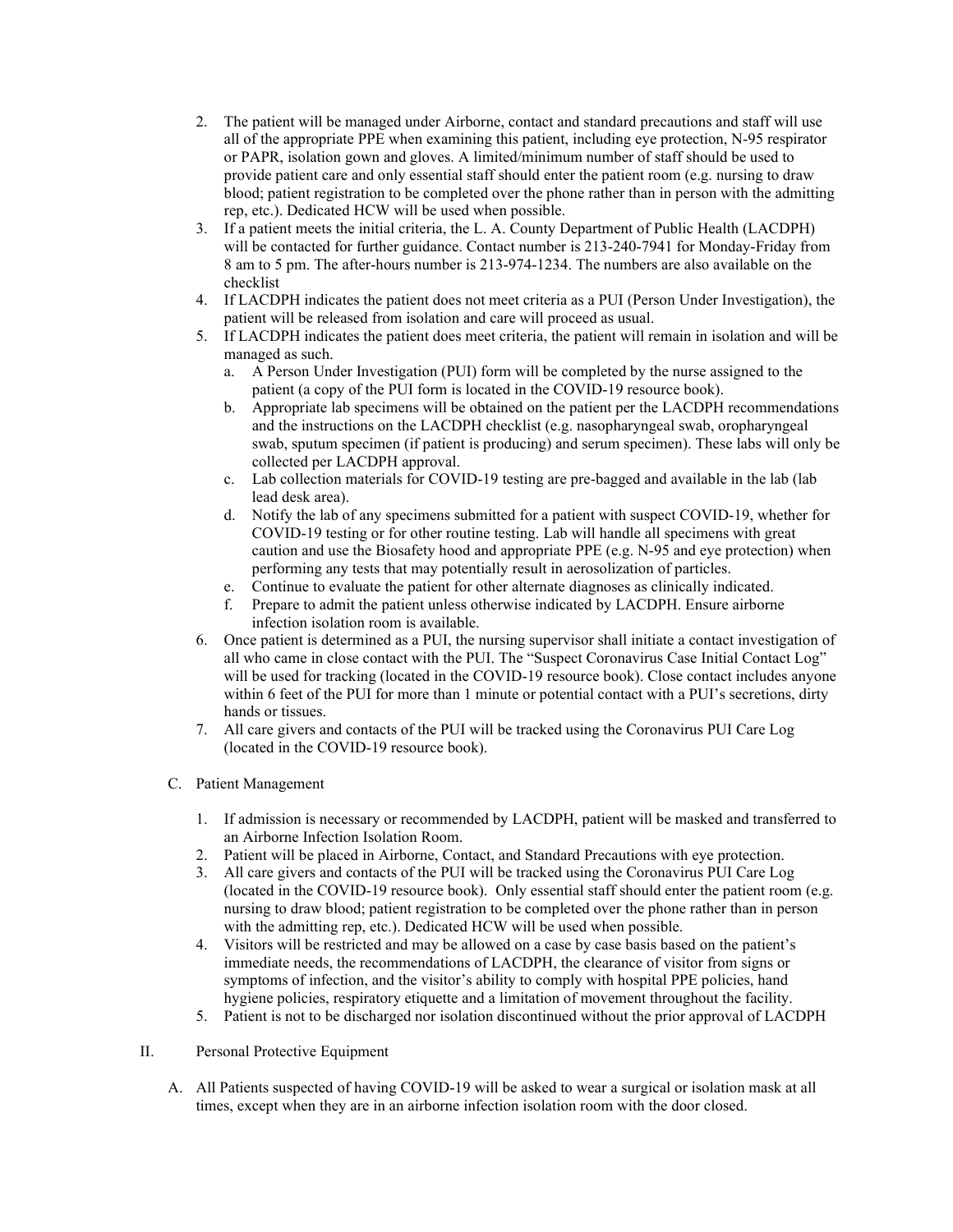- B. Staff that interact with the patient should wear all PPE appropriate for Standard, Airborne and Contact Precautions, including:
	- 1. N-95 mask or PAPR. PAPR's are recommended for high-risk procedures (e.g. intubation, sputum induction, etc.) and are available in the purchasing department for staff use (nursing supervisor to provide access after hours). If PAPR is used, they must be thoroughly disinfected after each use.
	- 2. Eye protection (e.g. face shield or safety goggles).
	- 3. Gloves
	- 4. Isolation Gown
- C. All necessary PPE (N-95, eye protection, isolation gowns and gloves) will be made available outside of the patient room for ease of access for all caregivers.
- D. Posters regarding the proper donning and doffing of PPE for use for just-in-time training will be made available as needed (copies available in the COVID-19 resource book).
- III. Infection Prevention
	- A. Hand Hygiene: Hand hygiene policies are to be strictly adhered to in the care of a PUI. (Including, but not limited to, before patient contact, after patient contact, after removal of PPE and before and after removal and discarding of N-95 mask.) Hand Hygiene may be performed with either soap and water, or with the hospital approved Alcohol-based hand rub.
	- B. Precautions: Standard precautions as well as Airborne and Contact Precautions are to be strictly adhered to.
	- C. Equipment: Dedicated medical equipment should be used for a PUI. In cases where equipment cannot be dedicated for a PUI, the equipment will be thoroughly cleaned with the Germicidal or bleach wipes available on the unit. Strict adherence to germicidal wet contact time is to be adhered to.
	- D. Cleaning: Environmental cleaning and disinfection procedures will be followed carefully. Cleaning will be done either with the Germicidal or bleach wipes, or with the cleaning agent that has an EPA claim for emerging viral pathogens (e.g. our hospital-approved germicidal).
	- E. Terminal Cleaning: If patient is transferred or discharged from an isolation room, the room is to be terminally cleaned. The room is first to remain closed for the appropriate air exchange to elapse (e.g. 1- 2 hours) prior to cleaning. During cleaning procedures, the Housekeeper is to don full PPE (N-95, eye protection, gloves and isolation gown) and to clean the room with the door closed. After terminally cleaning is complete, the door may be opened and the room returned to service.
	- F. Laundry, Medical waste, and food service will be performed routinely in accordance with hospital policy for Contact and Airborne precautions. Soiled linen and medical waste will be carefully bagged and closed while inside the isolation room to prevent environmental contamination and placed immediately into an appropriate collection container.
- IV. Healthcare Worker (HCW) Monitoring
	- A. All Healthcare workers caring for or with exposure to a PUI will be tracked using the Coronavirus PUI care Log (in COVID-19 Resource Book). This will also monitor that appropriate PPE was used for the healthcare worker.
	- B. Healthcare workers with exposure to a PUI will be managed according to the "CDC Interim Guidance for Risk Assessment and Public Health Management of Healthcare Personnel with Potential Exposure in a Healthcare Setting to Patients with 2019 Novel Coronavirus."
		- 1. If the PUI is confirmed as positive, or if test results are not expected within 48 hours of exposure, the Healthcare worker will be managed based on level of exposure and may require either active monitoring or self-monitoring.
		- 2. For HCW with medium or high level exposures (refer to guidance document or attached table), they will be placed off of work for 14 days from last exposure and will be reported to the LACDPH. The employee will be called daily by the employee health nurse or designee for monitoring of fever and symptoms. If a healthcare worker reports symptoms, they will be reported to LACDPH for further instructions.
		- 3. For HCW with low risk exposures, they will undergo self-monitoring in which the HCW will check for fever or any respiratory symptoms twice daily with no work restrictions. The HCW will also have their temperature checked by either the employee health nurse or the triage nurse upon